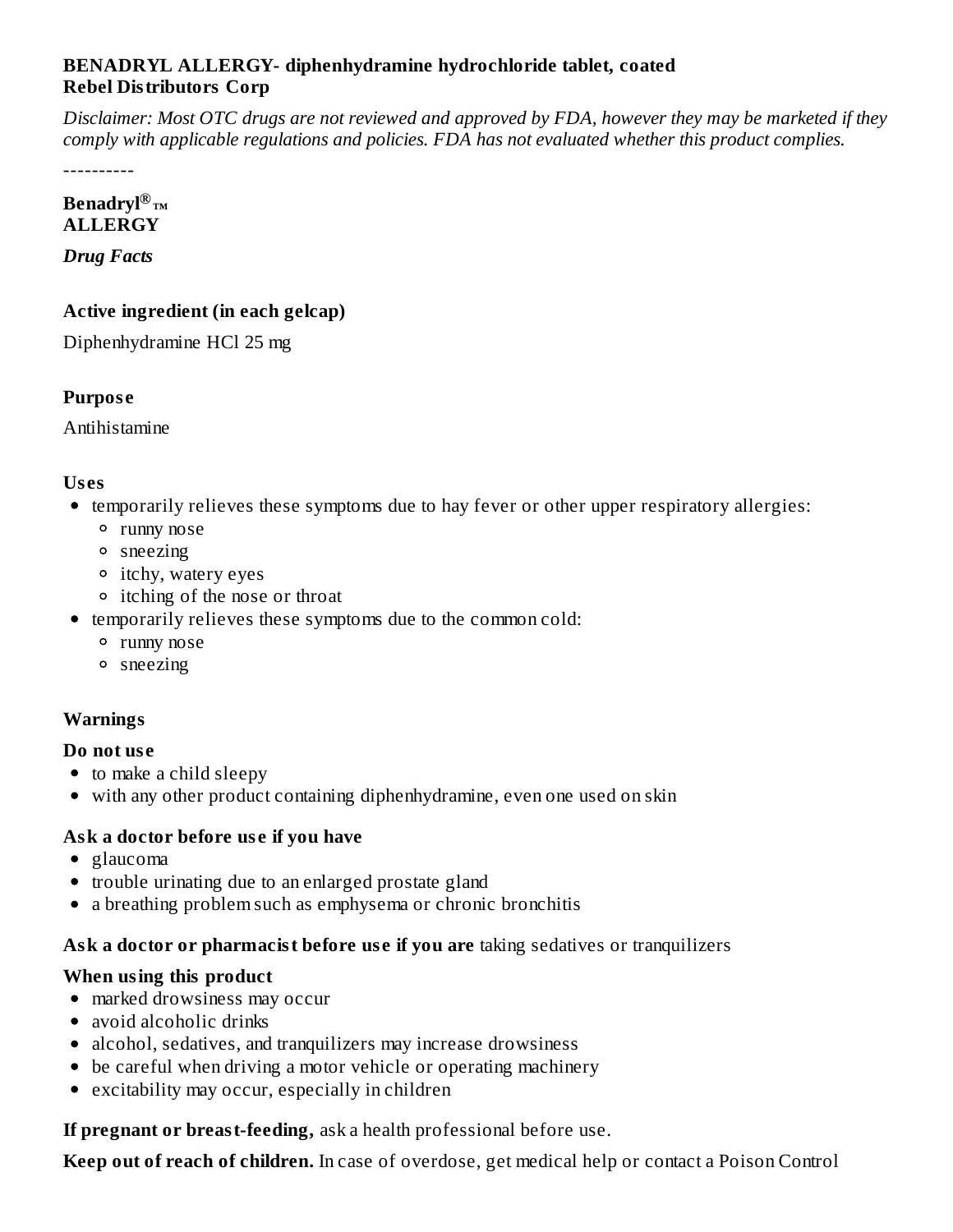#### **Directions**

- if needed, repeat dose every 4 to 6 hours
- do not take more than 6 times in 24 hours  $\bullet$

| adults and children 12 years of age and over | 1 to 2 gelcaps                                               |
|----------------------------------------------|--------------------------------------------------------------|
| children 6 to under 12 years of age          | 1 gelcap                                                     |
| children under 6 years of age                | do not use this product in children under 6 years of $\vert$ |
|                                              | age                                                          |

#### **Other information**

- each gelcap contains: **calcium 35 mg**
- store between 20-25°C (68-77°F). Avoid high humidity.
- **do not us e if carton is open or if blister unit is broken**
- $\bullet$ see side panel for lot number and expiration date

#### **Inactive ingredients**

benzyl alcohol, black iron oxide, butylparaben, carboxymethylcellulose sodium, crospovidone, D&C red #28, dibasic calcium phosphate dihydrate, edetate calcium disodium, FD&C red #40, gelatin, hypromellose, magnesium stearate, methylparaben, microcrystalline cellulose, polyethylene glycol, polysorbate 80, propylparaben, red iron oxide, sodium lauryl sulfate, sodium propionate, titanium dioxide, yellow iron oxide

#### **Questions or comments?**

**call 1-877-717-2824**

### **PRINCIPAL DISPLAY PANEL**



# **BENADRYL ALLERGY**

diphenhydramine hydrochloride tablet, coated